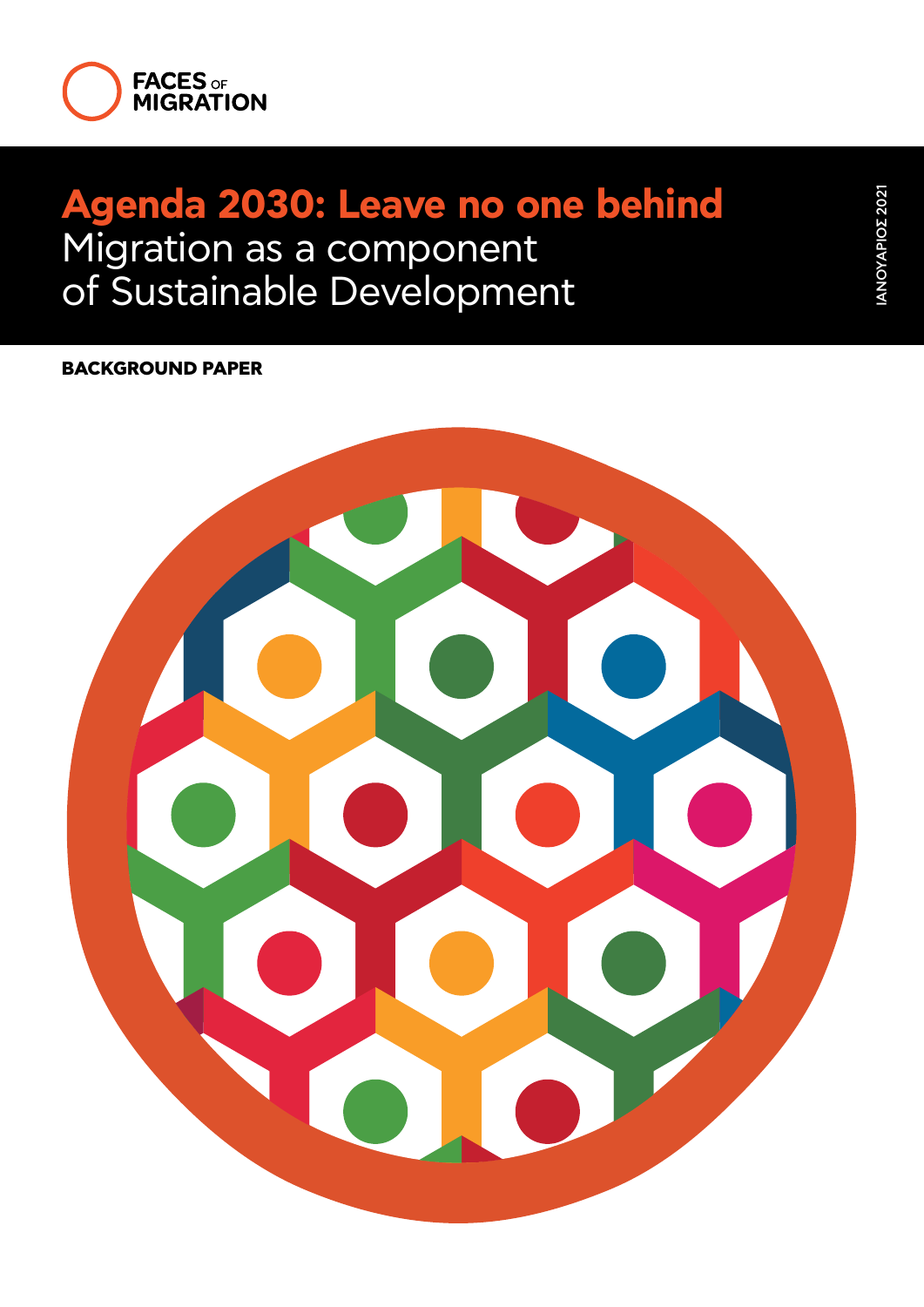

#### **Author of this publication is ActionAid Hellas.**

Layout design: dimitriskanellopoulos.com

The publication is part of the three-year project Faces of Migration, SDGs and Migration – Multipliers and Journalists Addressing Decision Makers and Citizens, funded by the European Commission. It aims to raise public awareness on the sustainable development goals, migration and the relationship between them.

**The following organisations are involved in the Faces of Migration project which is managed by Diakonie ECCB: Global Call to Action Against Poverty (Belgium), Bulgarian Platform for International Development (Bulgaria), Federazione Organismi Cristiani Internazionale Volontario (Italy), ActionAid Hellas (Greece), Ambrela – Platform for Development Organisations (Slovakia), Povod (Solvenia).**



This project is funded by the European Union

This document has been produced with the financial assistance of the European Union. The contents of this document are the sole responsibility of ActionAid Hellas and can under no circumstances be regarded as reflecting the position of the European Union.

This publication is part of the SDGs and Migration – Multipliers and Journalists Addressing Decision Makers and Citizens project which is realized in the framework of the Development Education and Awareness Raising (DEAR) programme.

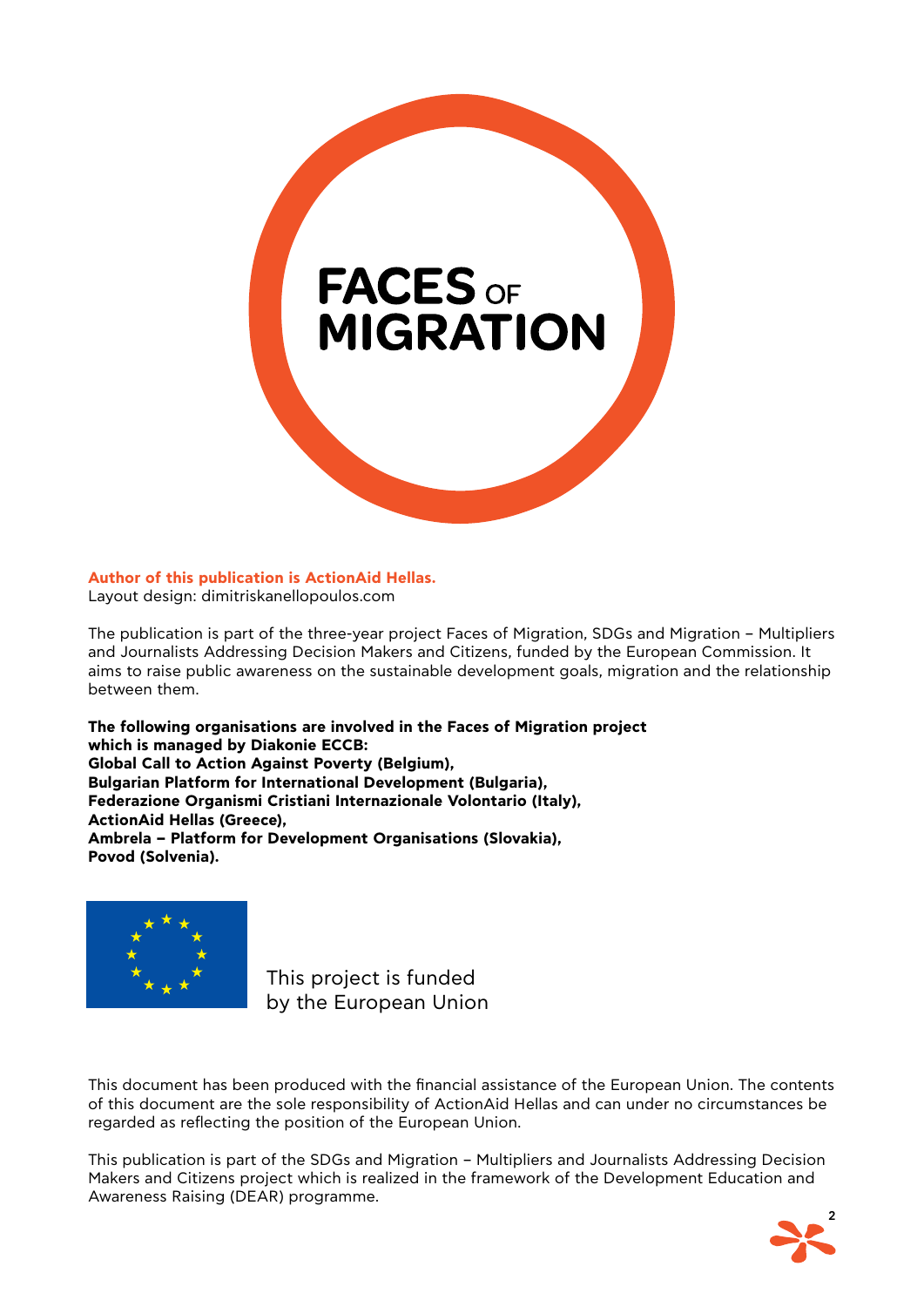## **MIGRATION & SUSTAINABLE DEVELOPMENT IN GREECE.**

The challenges facing societies increasingly transcend borders, calling for global approaches. To this end, in 2015 the United Nations General Assembly adopted the 17 Sustainable Development Goals (SDGs) as part of Agenda 2030. They aim to eliminate inequalities and substantially improve the lives of all people, with the central message being *"no one will be left behind".*

Greece is significantly lagging behind in the implementation of the SDGs. In 2018, it ranked fourth from last amongst the 35 OECD countries and, although OECD countries on average had achieved 58% of the 17 targets over time, Greece had an implementation rate of 49%. It also records lower performance in terms of gender equality and education, while in the areas of poverty and health it is just below the OECD average. On the other hand, Greece's performance in tackling hunger is better than the OECD average.**<sup>1</sup>**

Good performance in the process of achieving sustainable development goals requires good economic performance. Paradoxically, Greece's overall performance in terms of SDGs (49%) is considerably higher than its performance in terms of Goal 8 (33%) which relates to the economy. However, as pointed out by the Hellenic Federation of Enterprises (SEV),**2** actions financed by loans are liable to have temporary results as regards the indicators and thus are subject to change. Therefore, for Greece, which has recently emerged from a prolonged economic recession - accompanied by a shrinking labour market, a loss of social structures and benefits, uncertainty, migration of young people in search of better economic conditions - achieving the sustainable development objectives by 2030 is becoming difficult, *"as solid economic foundations are lacking".* Efforts to implement the SDGs have been set back by the pandemic**3** which threatens a sharp halt to the recovery of the Greek economy that had previously experienced growth in the order of 2%. The pandemic crisis risks exacerbating the long-term challenges facing Greece in the labour market. It is noted that while the employment rate has increased over the last six years, it is still among the lowest among the OECD countries, while wages remain low.

In conclusion, the chronic shortcomings in integration policies combined with the economic recession impeded the integration and participation on an equal footing of the refugee and migration population of the country in its economic and social life, as well as the harmonious coexistence of all social groups, thus weakening their dynamic contribution to sustainable development efforts. It seems that the pledge to **'leave no one behind' will not be realised in Greece easily.**

This background paper is based on [ActionAid's monitoring report](https://facesofmigration.actionaid.gr/media/1354/sdgs_updated_version_en_final.pdf) which explores Greece's steps towards achieving the Sustainable Development Goals (SDGs) under the UN Agenda



<sup>1</sup> SEV, Bulletin on Greek economy: "Sustainable growth for a strong economy!, p.1-2.

<sup>2</sup> SEV, Bulletin on Greek economy: "Sustainable growth for a strong economy! (October, 2019, p.1-2).

<sup>3</sup> OECD (2020), "Economic Survey of Greece 2020".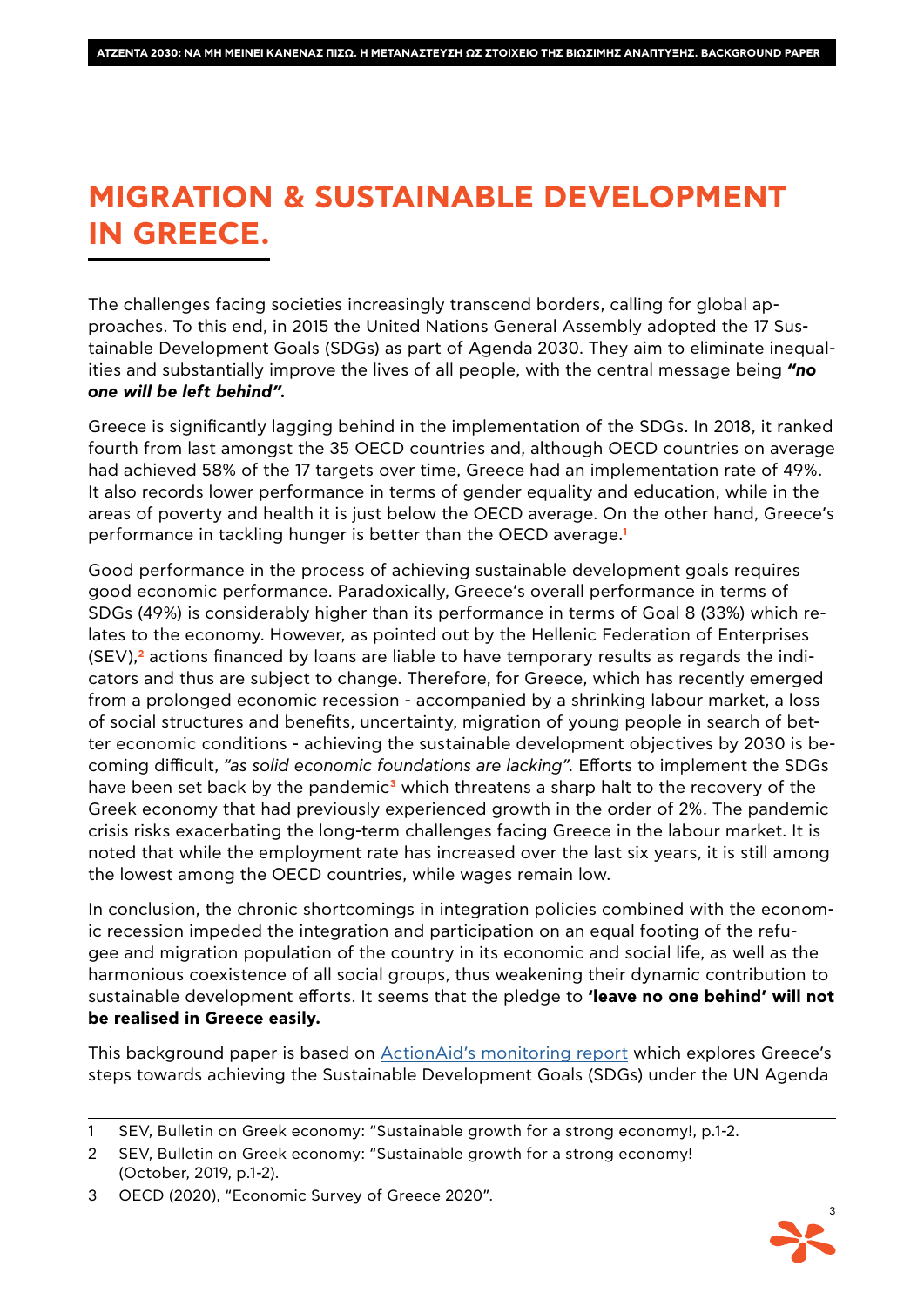2030. The report presents the main actions of the central government with the aim to integrating both refugees and migrants and explores the ways integration connects to SDGs. Finally, it includes a section with recommendations to the Greek authorities for a national strategy for the successful implementation of the SDGs.

## **Greece faced with the challenge of 'leaving no one behind'.**

### **The arrival of refugees and migrants**

Agenda 2030 recognizes and integrates migration as a core development consideration for the first time.**4** In other words, people with a migrant background are treated not only as a vulnerable group but also as agents of development. A direct reference to migration is made in target 10.7 of goal 10 on "reducing inequality within and among countries". In particular, target 10.7 calls for *"facilitating orderly, safe, smooth and responsible migration and mobility of people, through implementation of planned and well-managed migration policies".*

Greece, [in its 2018 Voluntary National Review for the United Nations,](file:https://sustainabledevelopment.un.org/content/documents/19378Greece_VNR_Greece_2018_pdf_FINAL_140618.pdf) the only one submitted by our country to date, affirmed its strong commitment to the implementation of Agenda 2030 and the 17 Sustainable Development Goals. The priorities set were reducing social inequalities, combating unemployment - particularly for young people and women, making headway in gender equality **and promoting the social integration of migrant and other vulnerable groups.** Nevertheless, for a country that just came out of a protracted economic crisis and received large mixed refugee and migration flows, achieving the goals, albeit a top political priority, was not at all self-evident.

At their peak, total arrivals in 2015 numbered 861,630, falling to 74,613 in 2019.**5** According to a report by the Greek research institute diaNEOsis**6** presently "in Greece there are 579,736 settled ("legal") migrants from previous decades (mainly in urban centres, with residence permits - EU figures for 01/01/2017), while estimates of the exact number of refugees/migrants in Greece as a result of the 2015-16 crisis vary, but range from 50,000- 70,000. In 2018 the asylum application backlog reached 66,965 cases."**<sup>7</sup>**

Initially the European Union did not step up to the mark in terms of providing effective assistance in the management of migrant/refugee arrivals, and instead of setting up a fixed mechanism for sharing responsibility between Member States, it opted to shift the problem to Member States located at its external borders, under pressure from countries that were hostile to the migration/refugee issue. At the same time, relocations from Greece were extremely slow. Since then, the European Union has supported Greece by activating financing schemes.

<sup>7</sup> Ministry of Migration & Asylum, Statistics on Asylum Service (from 07.06.2013 to 29.02.2020).



<sup>4</sup> IOM, ''Migration and the 2030 Agenda: A Guide for practitioners', p. 13- 14

<sup>5</sup> UN High Commission for Refugees.

<sup>6</sup> Dianeosis, "A comparative analysis of the integration of migrants and refugees in Greece. Personal Experiences, Best Practices, Policy Proposals", p. 33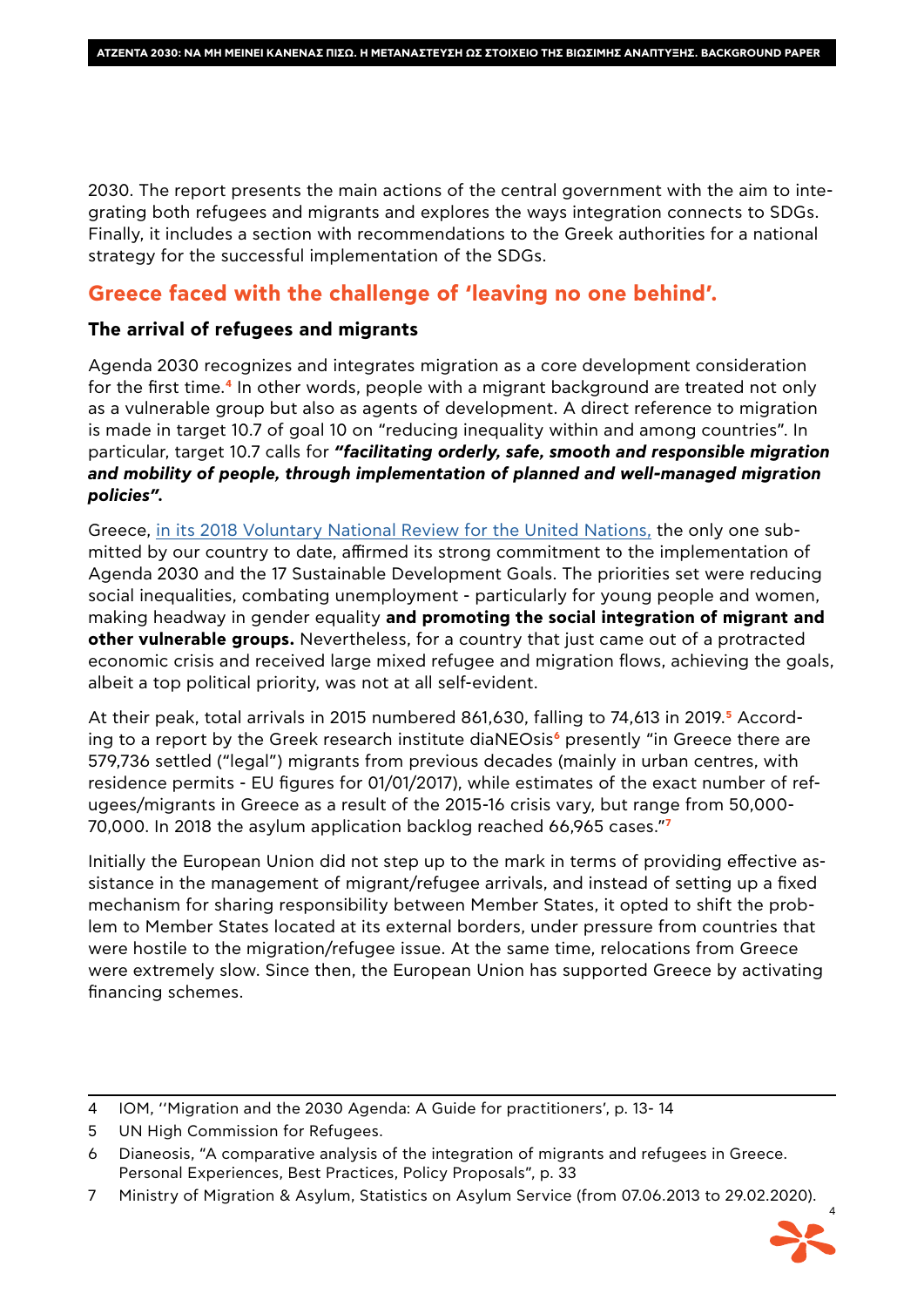Despite the drop in arrivals after 2016, the fallout of the 2015-16 crisis can still be felt. When refugees and migrants arrive in Greece, they are in a wretched state, having experienced extreme conditions (violence, bombing, destruction of their homes, etc.), which makes it necessary to provide support immediately after their arrival.**8** However, timely and effective care provision is hampered by a lack of resources and poor conditions in reception centres, **a fact which undermines the fulfilment of SDG 3 on** *"ensuring healthy lives and promoting well-being for all at all ages".* 

The hotspots approach taken by the European Union in Greece and Italy has proved ineffective, as reception centres are not intended for long stays and housing, but this is not being respected in practice. The prevailing conditions of overcrowding and violations of fundamental rights in hotspots are contrary to target 10.7. At the same time, safety is a crucial issue, and vulnerable groups (women, children) face difficult conditions. Women experience risks such as repeated harassment and violence, while unaccompanied minors whose numbers in January 2020 were estimated at 5,463**9** ((while in March 2020 more than 1,800 lived in the Greek hotspots**10** mainly in Moria on the island of Lesbos), suffer from insomnia, depression, persistent headaches and intense anxiety**11** while there are reports of developing or exacerbating mental health problems, suicide attempts and self-harm.**12** The Prime Minister did not follow through on his statement that he would personally assume responsibility for their care with corresponding action,**13** while only a small number of children were relocated in July 2020 under a European Commission program to Portugal and Finland. By way of summary, the above-mentioned conditions **run counter to Greece's declaration in the 2018 Voluntary National Review on its commitment to promote gender equality and reducing inequalities - and through well-designed migration policies (SDG 5 and SDG 10, target 10.7).**

### **Information on integration**

The integration of immigrants and recognized refugees has been a matter of concern in Greek society since the early 1990s, when many immigrants from Balkan countries arrived in search of a better life. The absence of integration policies on top of piecemeal legislative interventions have allowed the emergence of hate speech from nationalist voices, a phenomenon that culminated during the economic crisis (2007-2008). However, the large inflow of refugee and migration populations in 2015 highlighted the need for a coherent integration framework.

- 10 Caritas, "Appeal for the relocation of unaccompanied minors".
- 11 Ethnos, "65 organizations are seeking the relocation of 1,800 unaccompanied refugee children from hotspots".
- 12 Dianeosis, "A comparative analysis of the integration of migrants and refugees in Greece. Personal Experiences, Best Practices, Policy Proposals", p. 38.
- 13 LIFO, "Moria: More than 1000 unaccompanied children '"Survive in marginally tolerable conditions''.'



<sup>8</sup> Action On Armed Violence, ''The Refugee Explosion - Case study: Greece''.

<sup>9</sup> 92.5% of them are boys and 7.5% girls, while 9% are under 14 years old. The majority of them are from Afghanistan (44%), Pakistan (21%), Syria (11%), while 24% have another nationality.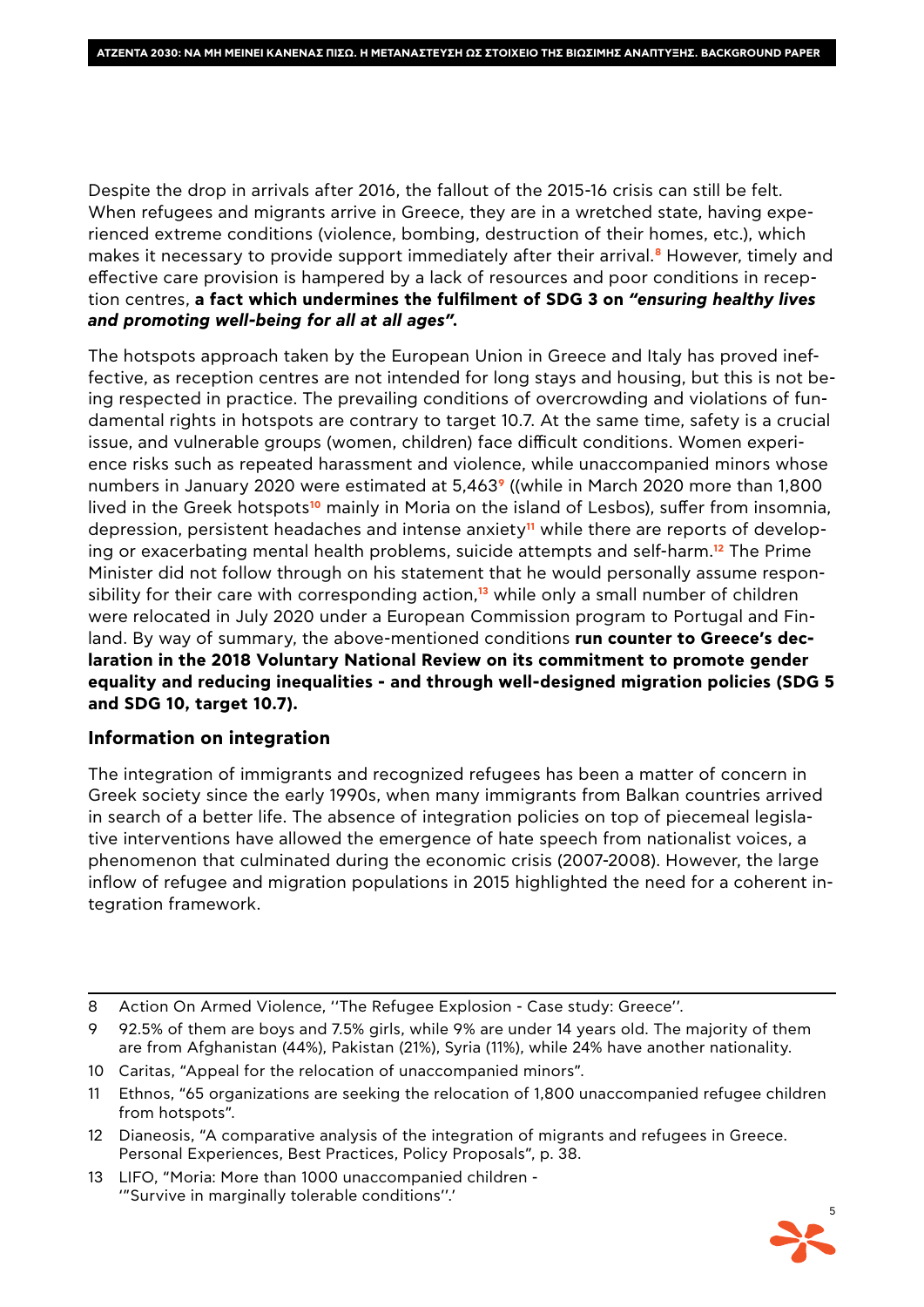Important integration policy initiatives related to the fulfilment of target 10.2 on *"empowering and promoting social, economic and political inclusion of all, irrespective of age, sex, disability, race, ethnicity, origin, religion or economic or other status" and target 10.3 on "equal opportunity and reducing inequalities of outcome, including by eliminating discriminatory laws, policies and practices and promoting appropriate legislation, policies and action in this regard"* include **the Revision of the Citizenship Act** (4332/2015), **the Immigration Act** (4375/2016) and the establishment of **the Ministry of Migration.**

The following is a brief overview of the individual sectors in relation to sustainable development:

#### **• Social inclusion of migrants (SDG 10, target 10.2)**

Refugees and migrants often find themselves faced with prejudices against them. In Greece in 2017, two thirds of natives believed that foreigners adversely affected the country as a place of residence, harm the economy and undermine their culture.**14** At the same time, discrimination is particularly evident, reported by more than a quarter of the population born in another, a larger percentage than any other OECD country.**15** However, at the height of the refugee crisis (2015-2016) there were volunteer support movements, as was the case with Greek islanders.**<sup>16</sup>**



#### **Self-reported discrimination by length of residence**

*Figure 1: Percentage of migrants who reported having experienced discrimination. Source: OECD (2018)*

14 OECD/European Union, ''Settling in 2018 - Indicators of immigrant integration'', p. 128.

15 OECD/European Union, ''Settling in 2018 - Indicators of immigrant integration'', p. 137.

16 euronews, "refugee crisis: ''Heroes of the Aegean ' to be nominated for a Nobel'.

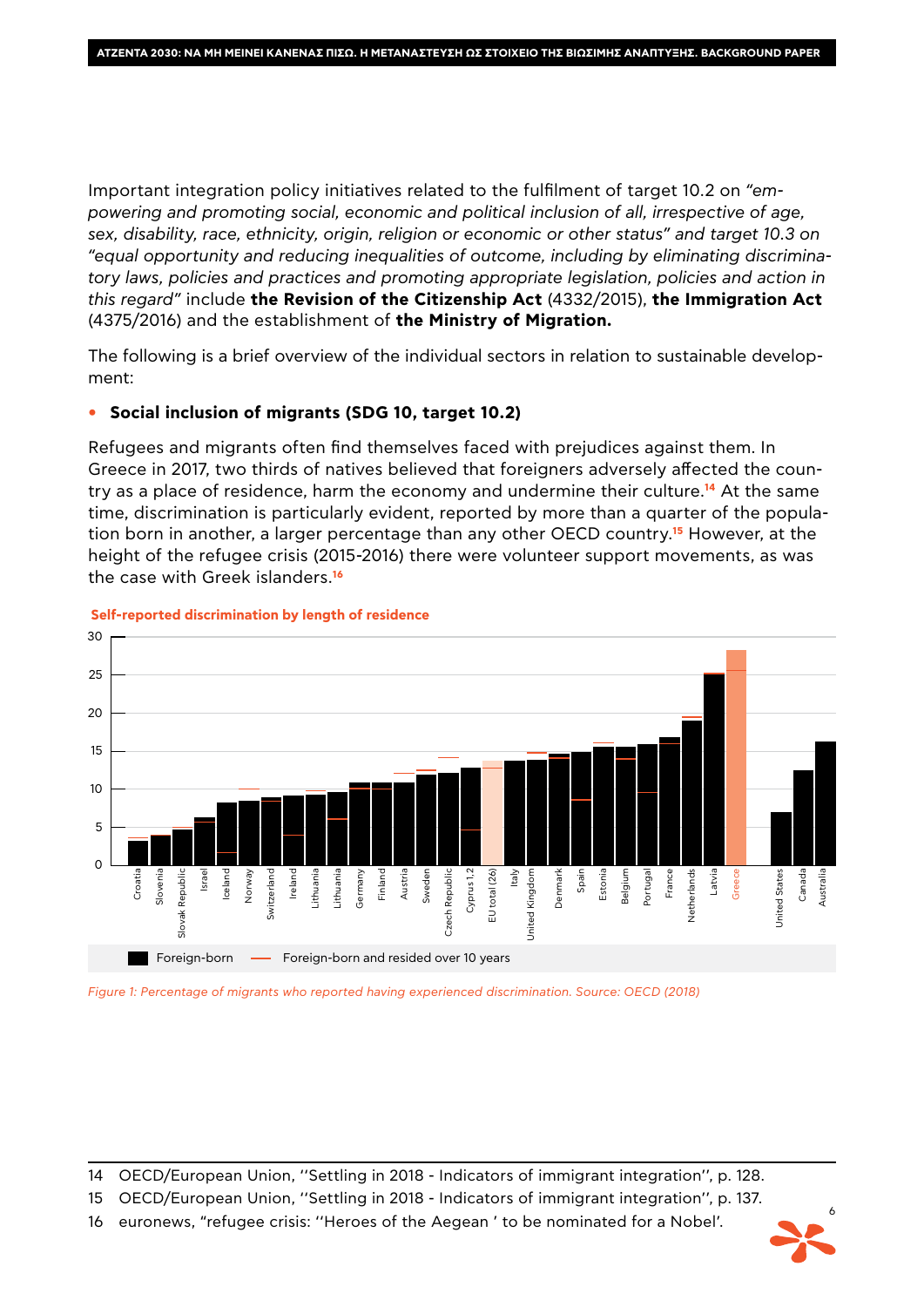#### **• Zero poverty (SDG 1)**

Tackling poverty through an inclusive labour market, while reducing unemployment and protecting labour rights were mentioned in Greece's 2018 Voluntary Review. However, the country, according to the evidence, is far from fulfilling this commitment.

- **o** o14.4% of the total population lives below the poverty line,**17** which is 40% for immigrants.**<sup>18</sup>**
- **o** oIn OECD countries, half of migrant children live below the poverty line, compared to around a quarter of their native peers. Greece belongs to the countries (together with Spain and the USA) where migrant children are at the highest risk of poverty.**<sup>19</sup>**
- **o** oln 2015, the average annual income of an immigrant was only EUR 5,428, placing Greece in the second lowest position among OECD countries,**20** far below the European average (EUR 12,510) and the OECD average (EUR 15,389). Greece has one of the greatest differences, in terms of average income, between migrants and natives.

A positive development is that it is now possible to register refugees or asylum seekers - entitled through their residence permit to enter the labour market - with the unemployment register of OAED.**21** In addition, the guaranteed minimum income scheme was introduced, a decisive step in protecting the most vulnerable social groups**22** - in which refugees could also be eligible.**23** However, in March 2020 the Parliament voted to limit financial assistance to refugees who have been granted asylum.**24** By way of an amendment introduced by the Ministry of Migration, benefits in cash and in kind expire 30 days after asylum is granted, while access to the programs of the International Organization for Migration and the social programs of the Ministry of Labour (child allowance, housing, guaranteed minimum income) remains in place.

#### **• Good health and Well-being (SDG 3)**

The Voluntary National Review**25** noted that viewing health as a social good and right is in line with Agenda 2030. In this context, Ministry of Health policies - linked to the fulfilment of the SDGs - were carried out giving uninsured citizens and vulnerable social groups free access to the public health system. A similar share of foreign- and native-born (5.5%) report unmet medical needs across both the OECD and the EU. However, Greece is among the countries (together with Sweden, Estonia, Italy) where there are notable differenc-

- 17 OECD, "Measuring Distance to the SDG Targets 2019: An Assessment of Where OECD Countries Stand", p. 128.
- 18 OECD/European Union, ''Settling in 2018 Indicators of immigrant integration'', p. 181.
- 19 OECD/European Union, ''Settling in 2018 Indicators of immigrant integration'', p. 181.
- 20 OECD, "Measuring Distance to the SDG Targets 2019: An Assessment of Where OECD Countries Stand".
- 21 Hellenic Republic, National Reform Program (April 2019), p. 52.
- 22 Hellenic Republic, National Reform Program (April 2020), p. 67.
- 23 Nafthemporiki, "UNHCR: Safety net opportunities for integration of recognized refugees".
- 24 star.gr, "Benefits to immigrants are axed".
- 25 General Secretariat of the Government Office of Coordination, Voluntary National Review on the Implementation of the 2030 Agenda for Sustainable Development, p. 43.

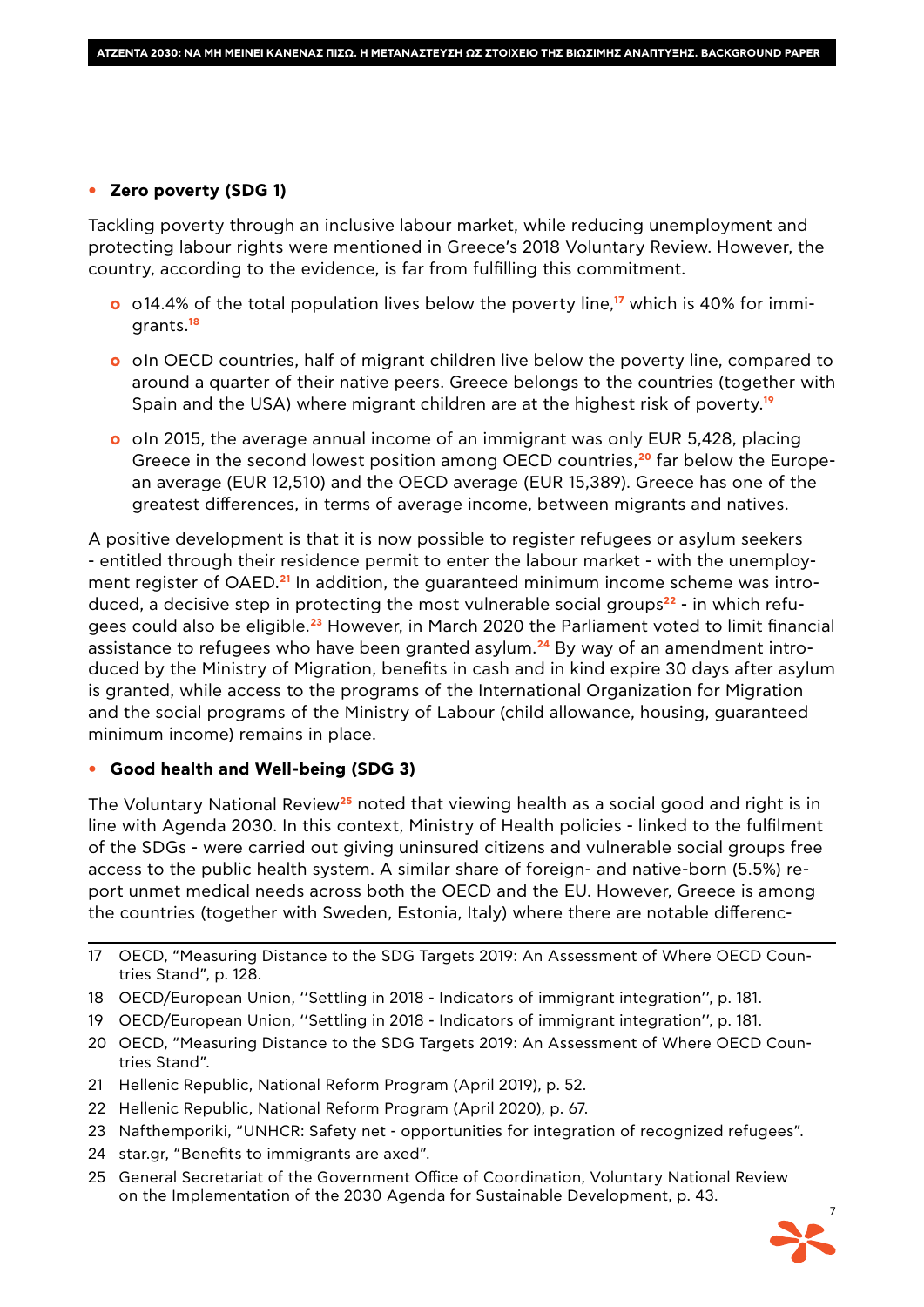es between **native and non-EU migrants:** 1 out of 4 immigrants report unmet healthcare needs, against 1 out of 6 of their native peers.**<sup>26</sup>**

#### **• Quality education (SDG 4)**

Education contributes to the integration of refugees and migrants into the social and economic fabric of the host country. Although Greece emphasized its commitment to providing equal, quality education for all,**27** there is a great disparity in the educational level of immigrants and natives. In 2017, 38.7% of immigrants aged 15-64 were under-educated, compared to 26.1% of their native peers. Conversely, 17.1% of migrants were highly educated compared to 31.3% of natives.**28** At the same time, longer residence is associated with better knowledge of the host-country language. In Greece, refugees and migrants lack knowledge of the host language, placing the country together with Slovakia and Germany, in the worst performers among the 35 OECD countries.**29** In order to enhance the capacities for the education of refugees, special educational structures have been put in place and strengthened, and strategic planning has been developed by the Ministry of Migration to enable the education process to continue beyond compulsory education.**30** A major development has been the integration of all children from third countries living in reception centres or structures of the Greek State or the UNHCR into the education system in the school year 2016-2017, where 20.000 refugees have joined 800 reception classes. In addition, the Institute of Education Policy**31** provided support material for teaching Greek language.

#### **• Decent Work & Economic Development (SDG 8)**

For Greece, promoting full employment and decent work for all was a priority,**32** especially at a time when the economic recession caused high unemployment rates, which reached their peak in 2013 (27.8%). After the global economic downturn, the employment rate has decreased in all OECD and EU countries. The data are less favourable for migrants who across the board have higher unemployment rates than the native population. Greece and other southern European countries (Spain, Italy), which have received large numbers of migrants in recent years, have at the same time been badly hit by the recession. In these countries, the employment rates of migrants fell by 5 to 13 percentage points, at least twice as high as the corresponding rates of the native<sup>33</sup> population. In Greece, the unemployment rate of migrants stood at around 30% compared to 20.8% of the natives in 2017 - the worst performance among OECD countries**34** - while a very large proportion is faced with long-term unemployment. Greece is one of the new migrant destinations, with many

- 29 OECD/European Union, ''Settling in 2018 Indicators of immigrant integration'', p. 68.
- 30 Hellenic Republic, National Reform Program (April 2019), p. 43 -44.
- 31 Institute of Education Policy, 2015-2018.
- 32 General Secretariat of the Government Office of Coordination, Voluntary National Review on the Implementation of the 2030 Agenda for Sustainable Development, p. 35.
- 33 OECD/European Union, ''Settling in 2018 Indicators of immigrant integration'', p. 73.
- 34 OECD/European Union, ''Settling in 2018 Indicators of immigrant integration'', p. 77.



<sup>26</sup> OECD/European Union (2018) ''Settling in 2018 - Indicators of immigrant integration'', p. 114.

<sup>27</sup> General Secretariat of the Government Office of Coordination, Voluntary National Review on the Implementation of the 2030 Agenda for Sustainable Development, p. 50.

<sup>28</sup> OECD/European Union, ''Settling in 2018 - Indicators of immigrant integration'', p. 67.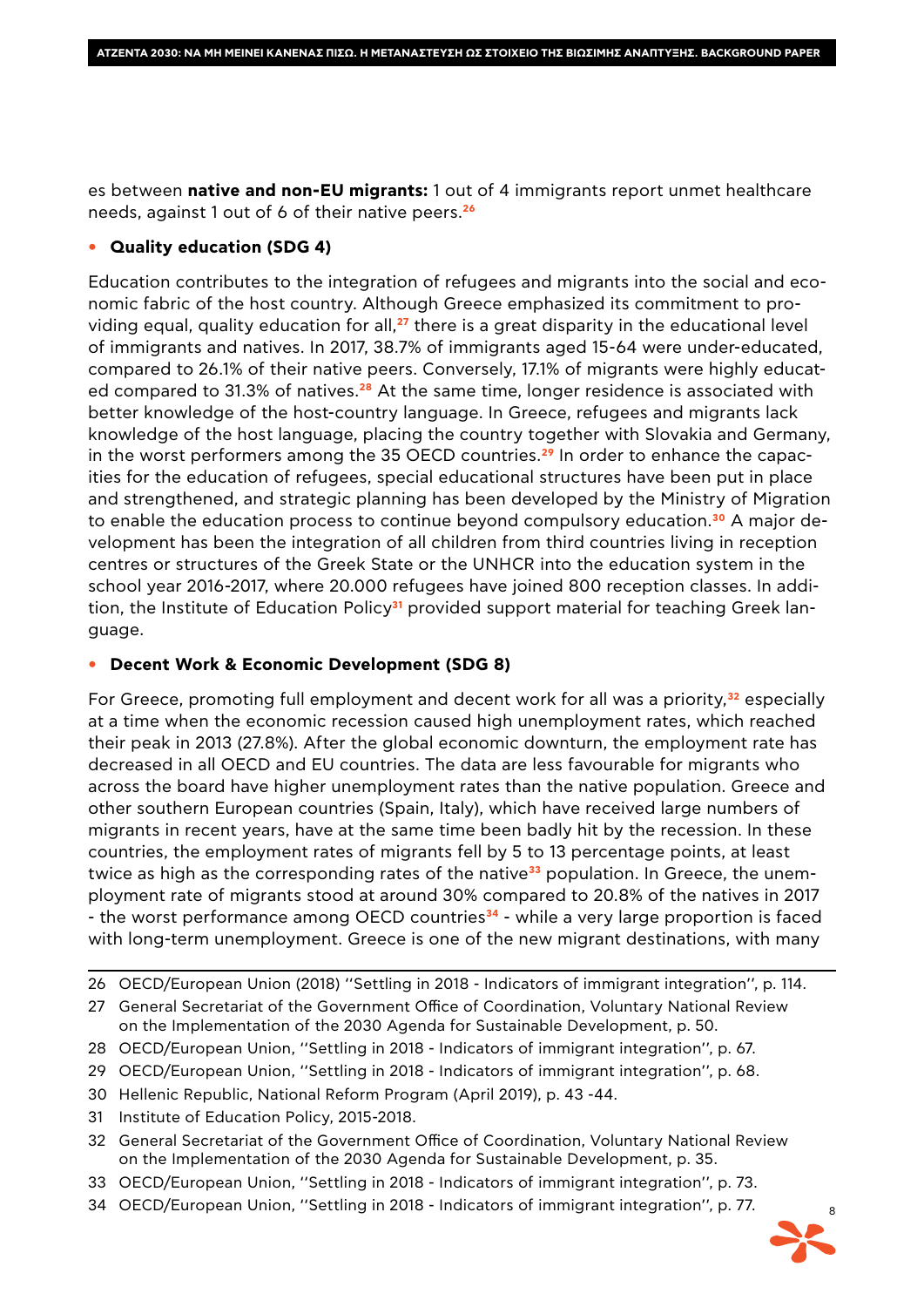recent low-educated migrants, seeking low-skilled jobs.**35** The economic crisis has hit their key sectors of work, causing job losses, while many migrants arriving just before or during the recession have not been able to enter the labour market.

A positive development is the fact that the strategic guidelines of OAED, the Greek Public Employment Agency, for 2020-24, give priority to vulnerable groups further removed from the labour market, while the fields of action for the coming years include the Integration of Refugees into the Labour Market.**<sup>36</sup>**

#### **• Gender (SDG 5)**

Even though achieving gender equality, through the social and economic empowerment of all women and girls, is one of the main priorities for Greece,**37** , in practice the country is significantly lagging behind in terms of fulfilling SDG 5, according to OECD data for 2019. By way of illustration, the indicator of gender equality coverage in legislation (percentage of equality issues covered by legislation in a total of 45 equality issues) is 40% in Greece, compared to 66.6% in the OECD (min 40% Greece, max 90% Switzerland).**<sup>38</sup>**

In 2018, 2% more women than men were at risk of poverty or social exclusion (32.6% and 30.9%). For the year 2019, according to data from ELSTAT, the employment rate among men was 71.3% up from 70.1% in 2018 and 51.3% among women (from 49.1% in 2018), with a significant gender gap, and reaching the national target of 70% for men only (in line with the objectives of the Europe 2020 strategy).**39** In 2020, women continue to suffer from low employment rates, well below the OECD average, but also below the male average in both Greece and OECD.**<sup>40</sup>**



**Figure 2. Employment rates are low, especially for women.** Employment rates, % of working age population, s.a.



35 OECD/European Union, ''Settling in 2018 - Indicators of immigrant integration'', p. 29.

- 36 Hellenic Republic, National Reform Program (April 2020), p. 22.
- 37 General Secretariat of the Government Office of Coordination, Voluntary National Review on the Implementation of the 2030 Agenda for Sustainable Development, p. 48.
- 38 SEV, Bulletin on Greek economy: "Sustainable growth for a strong economy!, p. 11.
- 39 Hellenic Republic, National Reform Program (April 2020), p. 58.
- 40 OECD Economic Surveys, Greece (July 2020).

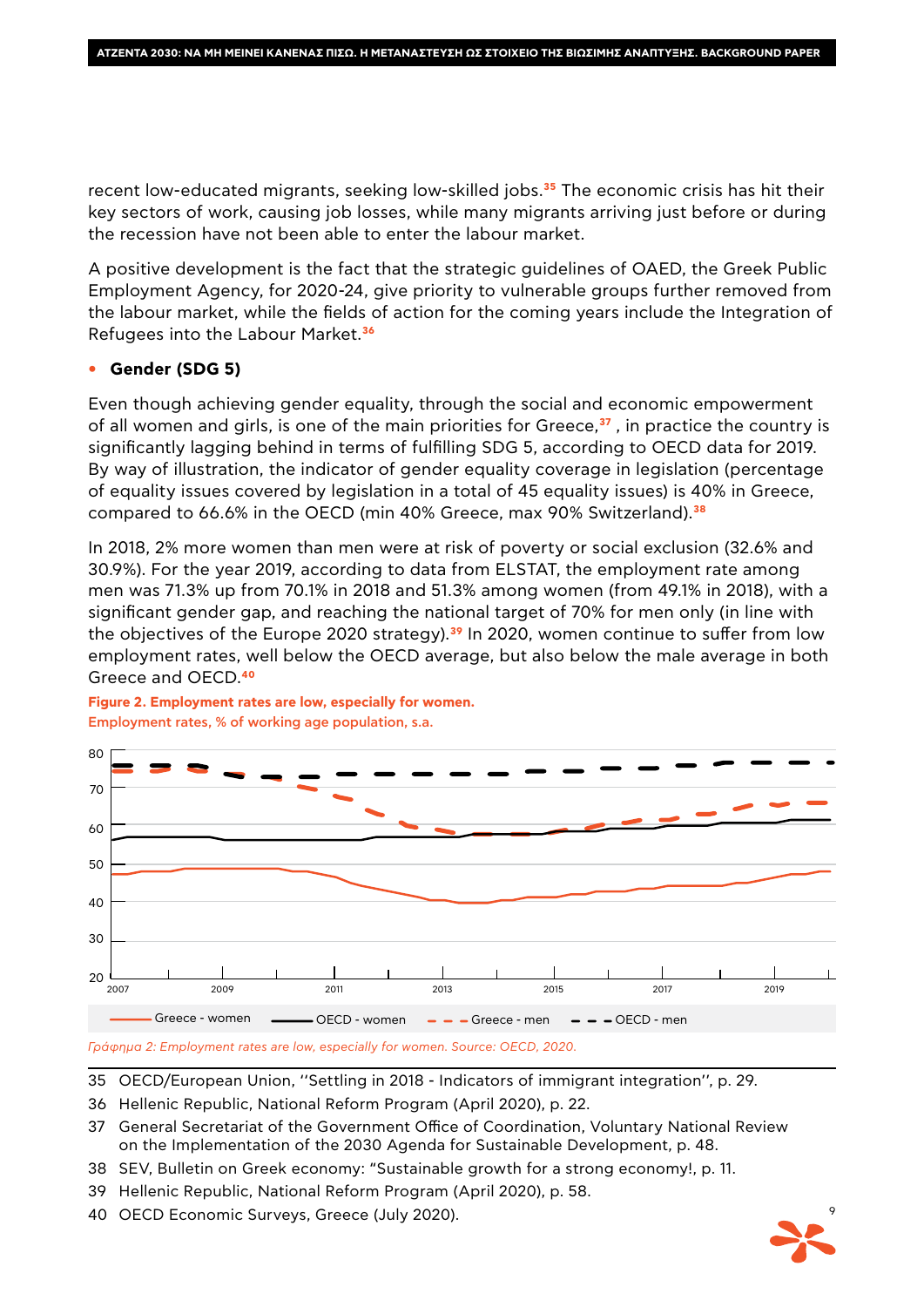Focusing on women's empowerment, the Ministry of the Interior's former General Secretariat for Gender Equality**41** drafted the National Action Plan on Gender Equality 2016-2020 (GSGE),**42** while the General Secretariat for Family Policy & Gender Equality is currently implementing 3 projects (PEGASUS, Gender Public debate, SHARE) and in 2020 will draft the National Action Plan on Gender Equality for the next period (2020-2024).**<sup>43</sup>**

Especially for migrant women, their social and economic integration has coincided for a long time with the deep economic crisis that has hit the country. As early as 2017, the GSGE highlighted the high unemployment rates of migrant women, as the supply of work in the field of care for older people and children, which was a main source of income for them, has been significantly reduced, making them a sort of 'sub-proletariat'.**44** Finally, it is worth mentioning that in Greece the feeling of discrimination that immigrant women often experience on the grounds of origin is growing, and in relation to gender: 31% of foreign women report cases of discrimination, compared to 24% of foreign men.**<sup>45</sup>**

<sup>45</sup> OECD/European Union, ''Settling in 2018 - Indicators of immigrant integration'', p. 169.



<sup>41</sup> The General Secretariat has since been moved to the Ministry of Labour and Social Security and is now the General Secretariat for Family Policy and Gender Equality.

<sup>42</sup> Secretariat General for Gender Equality, National Action Plan on Gender Equality 2016-2020.

<sup>43</sup> Hellenic Republic, National Reform Program (April 2020), p. 71.

<sup>44</sup> Secretariat General for Gender Equality, National Action Plan for Gender Equality 2016-2020, p. 20.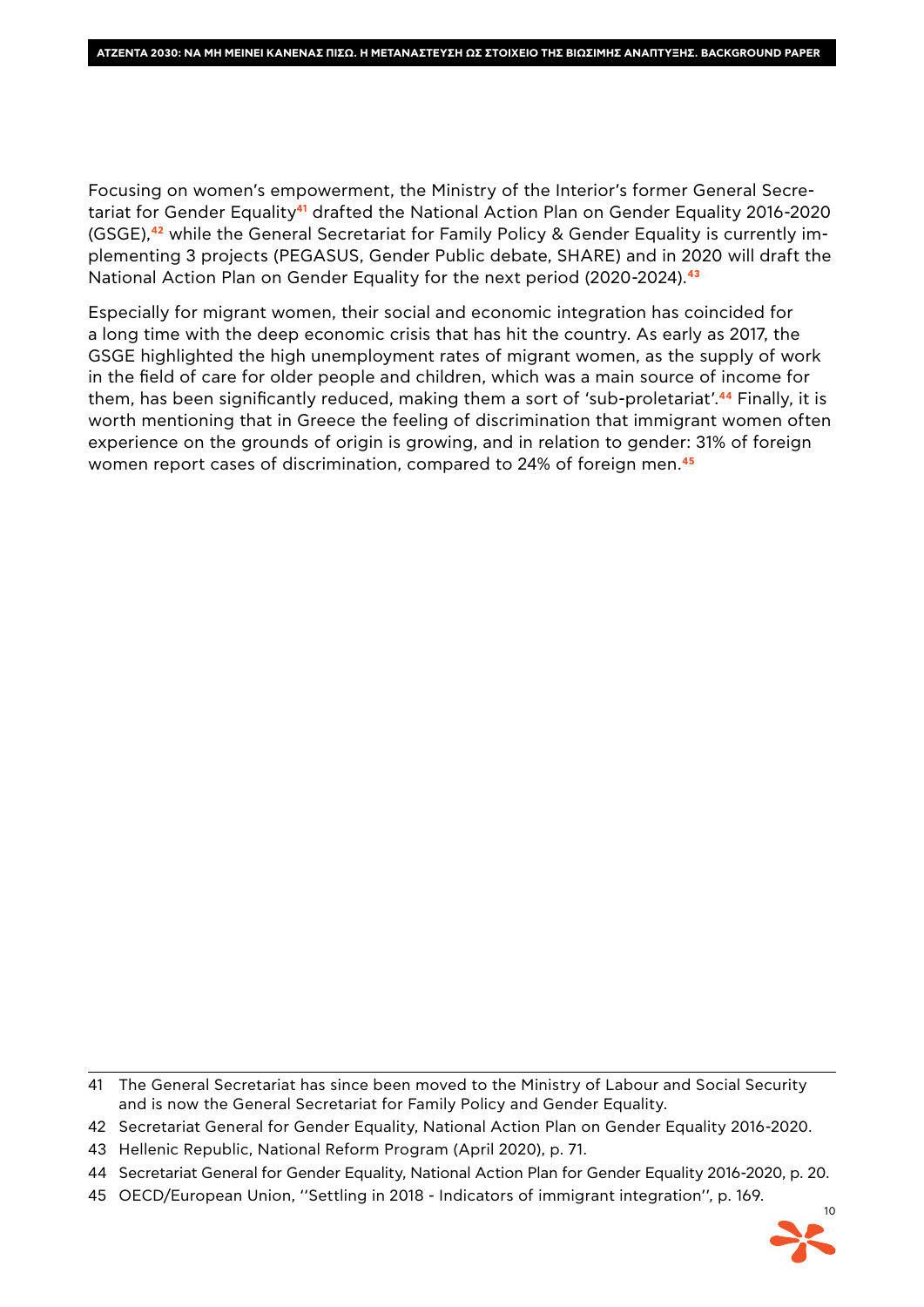## **References:**

- **•** Action On Armed Violence (2017), ''The Refugee Explosion Case study: Greece''.aoav.org.uk/2017/refugee-explosion-case-study-greece
- **•** Secretariat General for Gender Equality (February 2017), National Action Plan for Gender Equality 2016- 2020. www.isotita.gr/wp-content/uploads/2017/04/ESDIF.pdf
- **•** Ethnos (March 2020), "65 organizations are seeking to relocate 1,800 unaccompanied refugee children from hotspots". www.ethnos.gr/ellada/92245\_metegkatastasi-1800-asynodeyton-prosfygopoylon-apo-ta-hotspots-zitoyn-65-organoseis
- **•** Hellenic Republic, National Reform Program (April 2019). www.espa.gr/el/Documents/2127/National\_Reform\_Programme\_Apr2019.pdf
- Hellenic Republic, National Reform Program (April 2020). oe-e.gr/wp-content/uploads/2020/05/2020-european-semester-national-reform-programme-greece\_el.pdf
- **•** euronews (2016), "Refugee crisis: ''Heroes of the Aegean ' to be nominated for a Nobel'. gr.euronews. com/2016/02/04/refugee-crisis-a-nobel-peace-prize-for-the-heroes-of-the-aegean
- **•** Dianeosis, (January 2020)"A comparative analysis of the integration of migrants and refugees in Greece. Personal Experiences, Best Practices, Policy Proposals.
- **•** General Secretariat of the Government Office of Coordination, Institutional, International & European Affair (July, 2018), "Voluntary National Review on the Implementation of the 2030 Agenda for Sustainable Development". sustainabledevelopment.un.org/content/documents/19378Greece\_VNR\_Greece\_2018\_pdf\_FI-NAL\_140618.pdf.
- **•** Institute of Education Policy, Annual Report 2015-2018. www.esos.gr/sites/default/files/articles-legacy/2019-07-29\_pepragmena\_iep\_2015-20181.pdf
- **•** ΙΟΜ, 2018, ''Migration and the 2030 Agenda: A Guide for Practitioners'', publications.iom.int/books/migration-and-2030-agenda-guide-practitioners
- **•** Caritas (March 2020), "Appeal for the relocation of unaccompanied minors". caritas.gr/advocacy-gr/karitas-eyropis-ekklisi-metegkatastasi-ton-asynodeyton-anilikon-paidion
- **•** LIFO (January 2020), "Moria: More than 1000 unaccompanied children 'Survive in marginally tolerable conditions'.'' www.lifo.gr/now/greece/265770/moria-pano-apo-1000-ta-asynodeyta-paidia-epivionoyn-se-oriaka-anektes-synthikes
- **•** Ναυτεμπορική (Ιούνιος 2020), «Ύπατη Αρμοστεία: Δίχτυ ασφαλείας-ευκαιρίες ένταξης στους αναγνωρισμένους πρόσφυγες». www.naftemporiki.gr/story/1605095/upati-armosteia-dixtu-asfaleias-eukairies-entaksis-stous-anagnorismenous-prosfuges
- **•** OECD/European Union (2018) ''Settling in 2018 Indicators of immigrant integration'', p. 128. www.oecd-ilibrary.org/docserver/9789264307216-en.pdf?expires=1599397148&id=id&accname=guest&checksum=- F4105E4E222DECBBD84C5391C33466E4
- **•** OECD (2019), Measuring Distance to the SDG Targets 2019: An Assessment of Where OECD Countries Stand, OECD Publishing, Paris, p. 128. read.oecd-ilibrary.org/development/measuring-distance-to-the-sdgtargets-2019\_a8caf3fa-en#page130
- **•** OECD Economic Surveys, Greece (July 2020). www.oecd.org/economy/surveys/Greece-2020-OECD-economic-survey-Overview.pdf
- **•** SEV (October 2019), Bulletin on the Greek economy: "Sustainable growth for a strong economy!.www.sev. org.gr/Uploads/Documents/EconBulletin\_24\_10\_2019\_V4.pdf
- **•** Star.gr (March 2020), "Benefits to immigrants are axed". www.star.gr/eidiseis/oikonomia/492542/metanastes-telos-sta-epidomata
- **•** UN High Commission for Refugees. data2.unhcr.org/en/situations/mediterranean/location/5179
- **•** Ministry of Migration & Asylum, Statistics on Asylum Service (from 07.06.2013 to 29.02.2020). asylo.gov.gr/ wp-content/uploads/2020/03/Greek\_Asylum\_Service\_data\_February\_2020\_gr.pdf